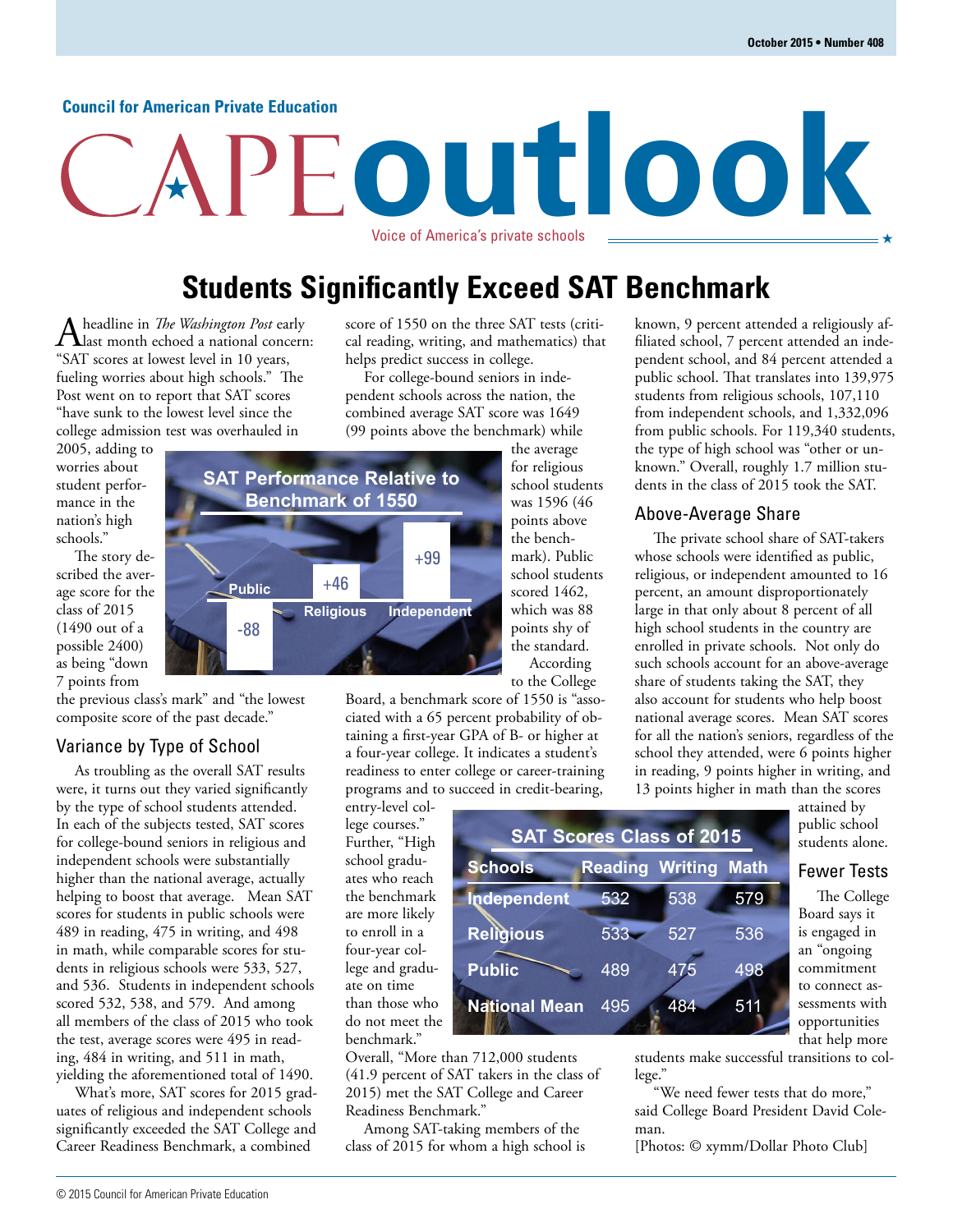## CAPE

**CAPE** member organizations: Agudath Israel of America

American Montessori Society

Association Montessori International–USA

Association of Christian Schools International

Association of Christian Teachers and Schools

Association of Waldorf Schools of N.A.

Christian Schools International

Council on Educational Standards and Accountability

Evangelical Lutheran Church in America

Friends Council on Education

Lutheran Church–Missouri Synod

National Association of Episcopal Schools

National Association of Independent Schools

National Catholic Educational Association

National Christian School Association

Oral Roberts University Educational Fellowship

Seventh-day Adventist Board of Education

United States Conference of Catholic Bishops

Wisconsin Evangelical Lutheran Synod Schools

35 Affiliated State Organizations

a coalition of national associations serving private schools K-12 Executive Director: Joe McTighe

**Outlook is published monthly (September to June) by CAPE. An annual subscription is \$35. ISSN 0271-1451**

13017 Wisteria Drive #457 Germantown, MD 20874 (tel) 301-916-8460 (fax) 301-916-8485 (email) cape@capenet.org

#### **www.capenet.org**

## **U.S. Education Department Hosts Private School Leaders**

"Where would America be without private schools?" That provocative question was posed last month during the keynote address at the annual National Private School Leadership Conference in Washington, DC, sponsored by the

Office of Non-Public Education at the U.S. Department of Education. The speaker posing the question was Gerard Robinson, resident fellow at the American Enterprise Institute and former commissioner of education for the State of Florida and secretary of education for the Commonwealth of Virginia.

Robinson kicked off his address with a quote from the Northwest Ordinance of 1787: "Religion, morality, and knowledge, being necessary to good government and the happiness of mankind, schools and the means of education shall forever be encouraged." His talk cen-

tered on the variety of means available to deliver education to all children and the important role of private schools as one of those means.

#### The Five P's

Robinson applied the four P's of marketing product, place, price and promotion—to private schools. The product of private schools, he said, is not only education, but also servant leadership. "The best leaders are those who actually serve the students." The price is not the tuition that a school charges students, but "what will happen to our children if we do not invest in them." The place is the center of activity in a school, the classroom, and promotion is making sure that we reach out to "as many parents as possible to let them know why our

school matters." Robinson added a fifth P, partnership, because by working together, "we can find ourselves in a better place.'

liams, USDE)

"Where would we be in America without the private school system?" Robinson identified several unique contributions that private schools have made and are making to the country. The first is their history: "Private schools were here long before we had our public school system," he said. Second, private schools are providing a

"vitally important" type of education, "whether it's mission-based, character-based, or theme-based." Further, such schools are currently educating a significant segment of the population, and finally, the evidence suggests they are doing a solid job preparing many students for college and career.

## Packed Program

Several other speakers graced the podium to provide a wealth of observations and insights of interest to private school leaders. Alyssa Schwartz, education programs director for the Association Montessori International / USA, a

member of CAPE, served as the inaugural presenter in a new "Association Spotlight" segment of the agenda. Schwartz highlighted AMI/USA's history as the U.S. affiliate of an international

> organization established to promote the educational principles and practices of Dr. Maria Montessori. Schwartz also reviewed the organization's work in school recognition, teacher training, and professional development.

Later in the day, Josie Webster, president of the Virginia Council for Private Education and coordinator of CAPE's State CAPE Network, spoke as part of a panel of representatives from a working group of education department officials and private school leaders committed to ensuring equitable services for private school students in the Com-

monwealth of Virginia under the *Elementary and Secondary Education Act.* The Virginia group was held up as a model of cooperation between the public and private sector to make certain that the provisions of ESEA are carried out.



Alyssa Schwartz from AMI/USA speaks at the ONPE conference. (Photo by Leslie Wil-



Gerard Robinson from the American Enterprise Institute speaks at the ONPE conference. (Photo by Leslie Williams, USDE)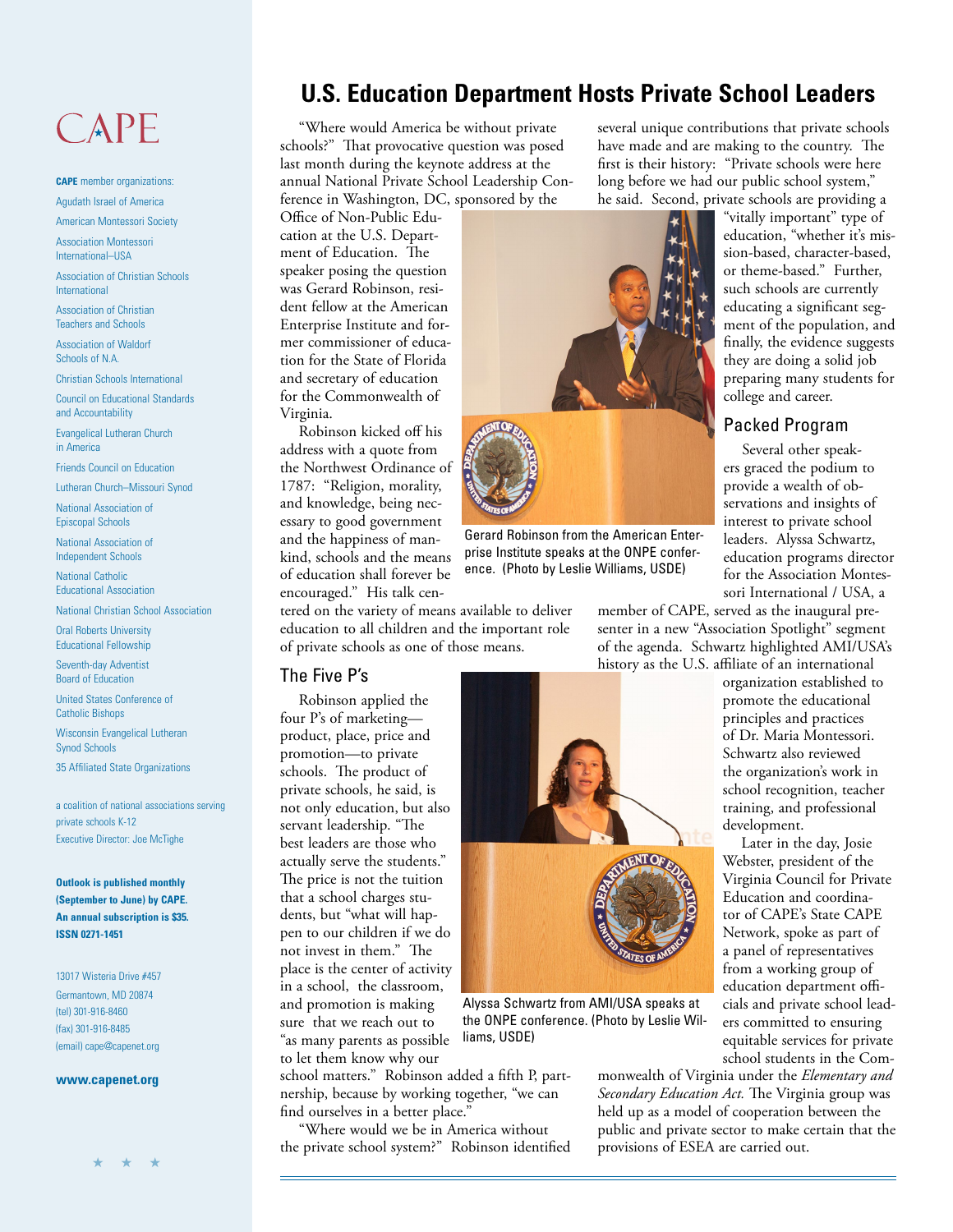## **Pope Francis Visits Catholic School in East Harlem**

As part of a U.S. visit marked by epic events at the White House, the Capitol, and the United Nations, Pope Francis, known for humility and simplicity, stayed true to those traits when on Friday, September 25, he visited Our Lady Queen of Angels School in the East Harlem neighborhood of New York City.

An enthusiastic wave of selfie-seeking students from various schools in the Archdiocese of New York cheered the pontiff when his Fiat

pulled up to the school, which has been serving the community for over 120 years and has a student population that is 70 percent Hispanic and 22 percent African American. Students chanted "Holy Father, we love you," as the pope worked his way along the barrier to greet them and pause for photos.

Inside, children from OLQA and several other inner-city schools in

Manhattan (St. Ann, St. Paul, and St. Charles Borromeo) serenaded the pope with "Make Me A Channel of Your Peace," also known as the Prayer of St. Francis.

Third and fourth graders talked to the pope in Spanish and English about their class projects and lessons on community service, the sacraments, thanksgiving for God's gifts, and stewardship of natural resources. For his part, the pontiff listened patiently and intently.

Two young children even gave the pope a quick demo on how to manipulate an interactive instructional panel, though the lesson revealed the pontiff to be a tad more high-touch than high-tech.

Students from the Archdiocese also prepared a "spiritual bouquet" for the pope, captured in a bound book of prayers, photos, and drawings.

Pope Francis thanked students for letting him come to the school and lightheartedly asked forgiveness from the teachers for "stealing" a few minutes of class time—forgiveness readily granted since everyone present considered the visit a gift rather than a theft.

The pope said that one of the nice things about the school is that "some students come from other places, and many from other countries." While acknowledging that it is "not

easy to have to move and find a new home" and "learn a new language," there is value to making new friends and meeting people "who open doors for us, who are kind to us." Such people "try to help us not to feel like strangers" and "help us feel at home."

### One Big Family

Pope Francis described school as "one big family" where "together with our mothers and

> fathers, our grandparents, our teachers and friends, we learn to help one another, to share our good qualities, to give the best of ourselves, to work as a team, for that is very important, and to pursue our dreams."

Continuing the theme of pursuing dreams, the pope talked about the Reverend Martin Luther King, explaining that King's dream "was that many children, many people, could

have equal opportunities. His dream was that many children like you could get an education. He dreamed that many men and women, like yourselves, could lift their heads high, in dignity and self-sufficiency. It is beautiful to have dreams and to be able to fight for our dreams. Don't ever forget this," the pope implored the children.

The pontiff went on to remind students that one of the dreams of their parents and teachers "is that you can grow up and be happy." Noticing the children smiling, the pope encouraged them, "Keep smiling and help bring joy to everyone you meet."

Declaring that children and adults have "a right to dream," the pope observed, "Wherever there are dreams, wherever there is joy, Jesus is always present. Always."

The pontiff then said sadness, mistrust, envy, and evil desires stem from the devil, who "always sows sadness, because he doesn't want us to be happy; he doesn't want us to dream." By contrast, "Wherever there is joy, Jesus is always present," he said, "because Jesus is joy, and he wants to help us to feel that joy every day of our lives."

Before he left, the pope gave the students a homework assignment: "Please don't forget to pray for me, so that I can share with many people the joy of Jesus."

## **Goodbye, Mr. Speaker**

★ ★ ★

House Speaker John Boehner, an unwavering proponent of parent choice in education and perhaps the most effective choice supporter ever to serve in Congress, plans to give up his gavel and his House seat at the end of the month.

Boehner has a fire-in-the-belly passion for the right of parents to choose their child's school. As chairman of the House Education and the Workforce Committee, he helped spearhead passage of the DC Opportunity Scholarship Program, the first and only federallyfunded K-12 voucher program, which was signed in 2004.

In a meeting in March 2003 with CAPE's board of directors and state representatives, Boehner spoke movingly of his strong belief "in the power of school choice." He said that in his entire career he had never dealt with a policy issue "that has etched a spot on my soul like this issue of education." Referring to children who come from disadvantaged backgrounds and are stuck in terrible schools, Boehner said, "I'm going to do something the rest of my life to help make sure that these kids are not forgotten."

A touching gesture reflects how seriously Mr. Boehner took that pledge. In January 2011, then newly elected Speaker Boehner launched a high-profile campaign to reauthorize the DC-OSP, and to punctuate the priority status of the legislation he invited students and parents from the program to attend the State of the Union address as his special guests.

During the House floor debate on the measure several months later, Boehner called scholarship students and their parents the program's "greatest ambassadors." The truth, however, was that the program's greatest ambassador was the speaker himself. His passionate commitment to children, parents, and choice will be sorely missed.

★ ★ ★



Lady Queen of Angels School in East Harlem. (Photo by

Fran Davies, Archdiocese of New York)